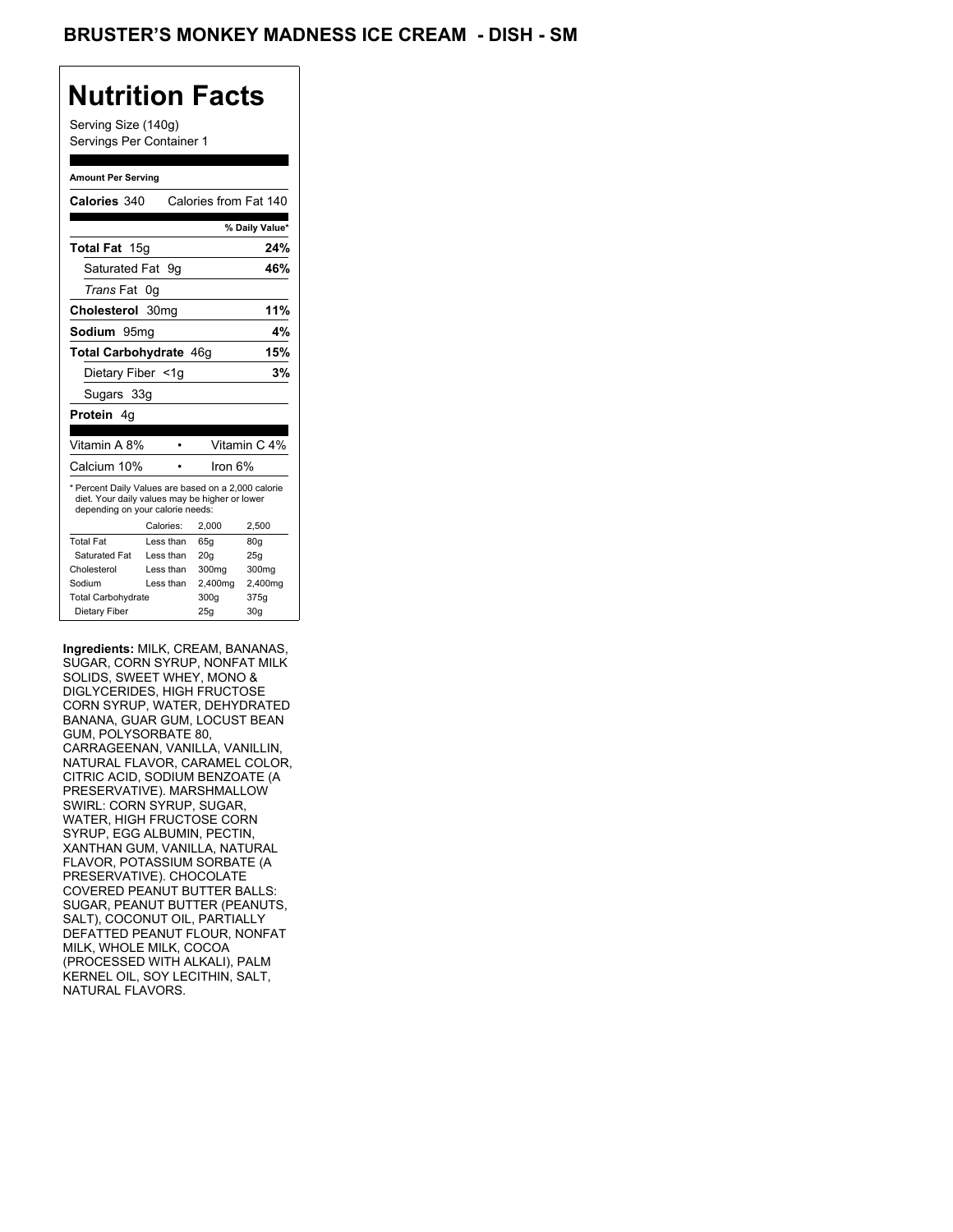## BRUSTER'S MONKEY MADNESS ICE CREAM - DISH - REG

# Nutrition Facts

Serving Size (210g) Servings Per Container 1

#### Amount Per Serving

| Calories 510                                                                                                                              |                  | Calories from Fat 210 |                |
|-------------------------------------------------------------------------------------------------------------------------------------------|------------------|-----------------------|----------------|
|                                                                                                                                           |                  |                       | % Daily Value* |
| Total Fat 23g                                                                                                                             |                  |                       | 36%            |
| Saturated Fat 14g                                                                                                                         |                  |                       | 69%            |
| Trans Fat                                                                                                                                 | 0g               |                       |                |
| Cholesterol                                                                                                                               | 50 <sub>mq</sub> |                       | 16%            |
| Sodium 140ma                                                                                                                              |                  |                       | 6%             |
| Total Carbohydrate 69g                                                                                                                    |                  |                       | 23%            |
| Dietary Fiber 1g                                                                                                                          |                  |                       | 5%             |
| Sugars 49g                                                                                                                                |                  |                       |                |
| Protein<br>6q                                                                                                                             |                  |                       |                |
| Vitamin A 10%                                                                                                                             |                  |                       | Vitamin C 6%   |
| Calcium 15%                                                                                                                               |                  | Iron 10%              |                |
| * Percent Daily Values are based on a 2,000 calorie<br>diet. Your daily values may be higher or lower<br>depending on your calorie needs: |                  |                       |                |
|                                                                                                                                           | Calories:        | 2.000                 | 2.500          |
| <b>Total Fat</b>                                                                                                                          | Less than        | 65q                   | 80q            |
| Saturated Fat                                                                                                                             | Less than        | 20q                   | 25q            |
| Cholesterol                                                                                                                               | Less than        | 300 <sub>mq</sub>     | 300mg          |
| Sodium                                                                                                                                    | Less than        | 2,400mg               | 2,400mg        |
| <b>Total Carbohydrate</b>                                                                                                                 |                  | 300g                  | 375g           |
| Dietary Fiber                                                                                                                             |                  | 25q                   | 30q            |

Ingredients: MILK, CREAM, BANANAS, SUGAR, CORN SYRUP, NONFAT MILK SOLIDS, SWEET WHEY, MONO & DIGLYCERIDES, HIGH FRUCTOSE CORN SYRUP, WATER, DEHYDRATED BANANA, GUAR GUM, LOCUST BEAN GUM, POLYSORBATE 80, CARRAGEENAN, VANILLA, VANILLIN, NATURAL FLAVOR, CARAMEL COLOR, CITRIC ACID, SODIUM BENZOATE (A PRESERVATIVE). MARSHMALLOW SWIRL: CORN SYRUP, SUGAR, WATER, HIGH FRUCTOSE CORN SYRUP, EGG ALBUMIN, PECTIN, XANTHAN GUM, VANILLA, NATURAL FLAVOR, POTASSIUM SORBATE (A PRESERVATIVE). CHOCOLATE COVERED PEANUT BUTTER BALLS: SUGAR, PEANUT BUTTER (PEANUTS, SALT), COCONUT OIL, PARTIALLY DEFATTED PEANUT FLOUR, NONFAT MILK, WHOLE MILK, COCOA (PROCESSED WITH ALKALI), PALM KERNEL OIL, SOY LECITHIN, SALT, NATURAL FLAVORS.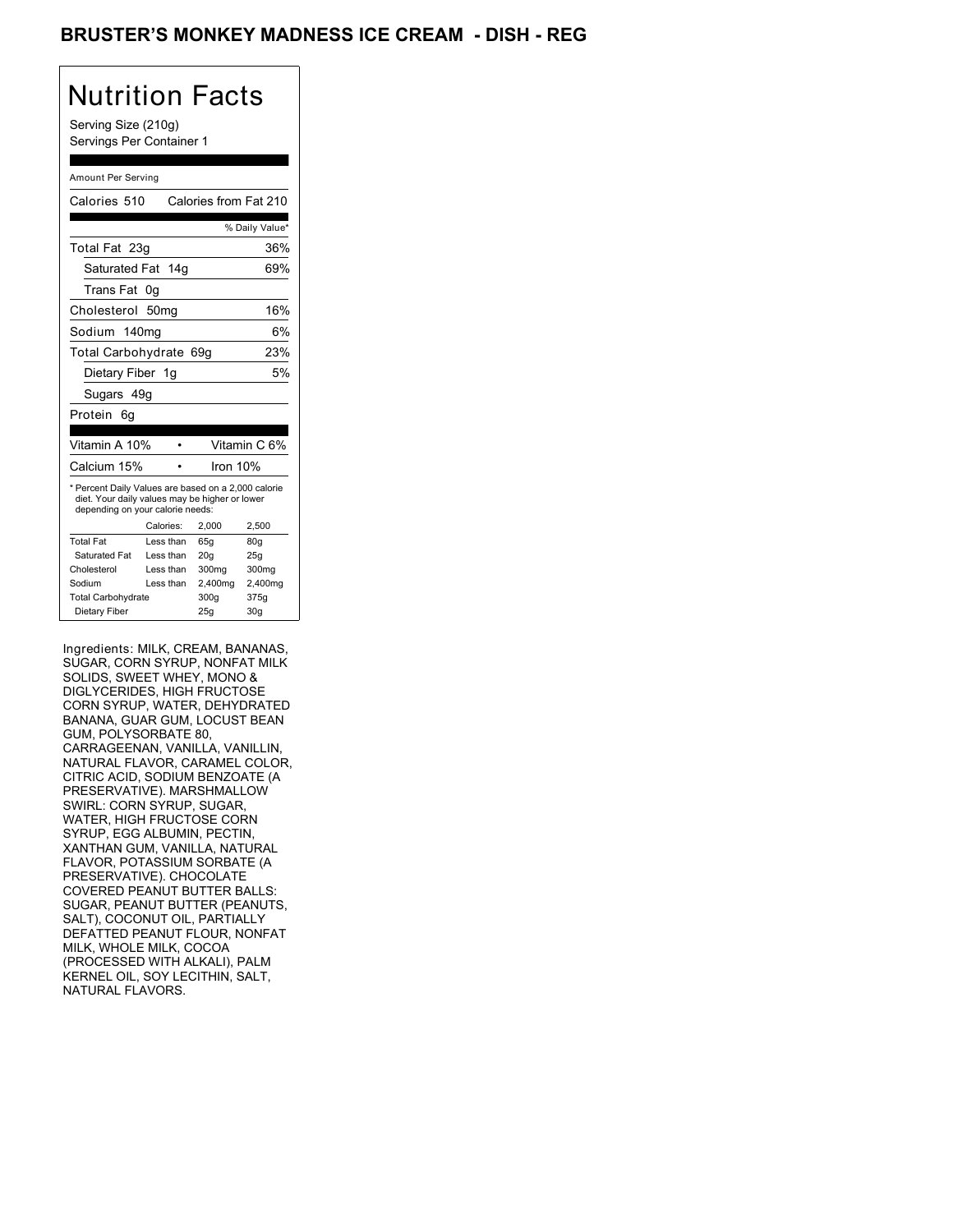## BRUSTER'S MONKEY MADNESS ICE CREAM - DISH - LG

## Nutrition Facts

Serving Size (280g) Servings Per Container 1

#### Amount Per Serving

| Calories 680                                                                                                                              |            | Calories from Fat 280 |                 |
|-------------------------------------------------------------------------------------------------------------------------------------------|------------|-----------------------|-----------------|
|                                                                                                                                           |            |                       | % Daily Value*  |
| Total Fat 31q                                                                                                                             |            |                       | 47%             |
| Saturated Fat 18g                                                                                                                         |            |                       | 92%             |
| Trans Fat                                                                                                                                 | 0g         |                       |                 |
| Cholesterol                                                                                                                               | 65mq       |                       | 22%             |
| Sodium 190mg                                                                                                                              |            |                       | 8%              |
| Total Carbohydrate 93g                                                                                                                    |            |                       | 31%             |
| Dietary Fiber 2g                                                                                                                          |            |                       | 7%              |
| Sugars 66g                                                                                                                                |            |                       |                 |
| Protein<br>8g                                                                                                                             |            |                       |                 |
|                                                                                                                                           |            |                       |                 |
| Vitamin A 15%                                                                                                                             |            |                       | Vitamin C 8%    |
| Calcium 20%                                                                                                                               |            | Iron 15%              |                 |
| * Percent Daily Values are based on a 2,000 calorie<br>diet. Your daily values may be higher or lower<br>depending on your calorie needs: |            |                       |                 |
|                                                                                                                                           | Calories:  | 2.000                 | 2,500           |
| <b>Total Fat</b>                                                                                                                          | Less than  | 65q                   | 80 <sub>g</sub> |
| Saturated Fat                                                                                                                             | Less than  | 20q                   | 25q             |
| Cholesterol                                                                                                                               | I ess than | 300mg                 | 300mg           |
| Sodium                                                                                                                                    | Less than  | 2,400mg               | 2,400mg         |
| <b>Total Carbohydrate</b>                                                                                                                 |            | 300g                  | 375g            |

Ingredients: MILK, CREAM, BANANAS, SUGAR, CORN SYRUP, NONFAT MILK SOLIDS, SWEET WHEY, MONO & DIGLYCERIDES, HIGH FRUCTOSE CORN SYRUP, WATER, DEHYDRATED BANANA, GUAR GUM, LOCUST BEAN GUM, POLYSORBATE 80, CARRAGEENAN, VANILLA, VANILLIN, NATURAL FLAVOR, CARAMEL COLOR, CITRIC ACID, SODIUM BENZOATE (A PRESERVATIVE). MARSHMALLOW SWIRL: CORN SYRUP, SUGAR, WATER, HIGH FRUCTOSE CORN SYRUP, EGG ALBUMIN, PECTIN, XANTHAN GUM, VANILLA, NATURAL FLAVOR, POTASSIUM SORBATE (A PRESERVATIVE). CHOCOLATE COVERED PEANUT BUTTER BALLS: SUGAR, PEANUT BUTTER (PEANUTS, SALT), COCONUT OIL, PARTIALLY DEFATTED PEANUT FLOUR, NONFAT MILK, WHOLE MILK, COCOA (PROCESSED WITH ALKALI), PALM KERNEL OIL, SOY LECITHIN, SALT, NATURAL FLAVORS.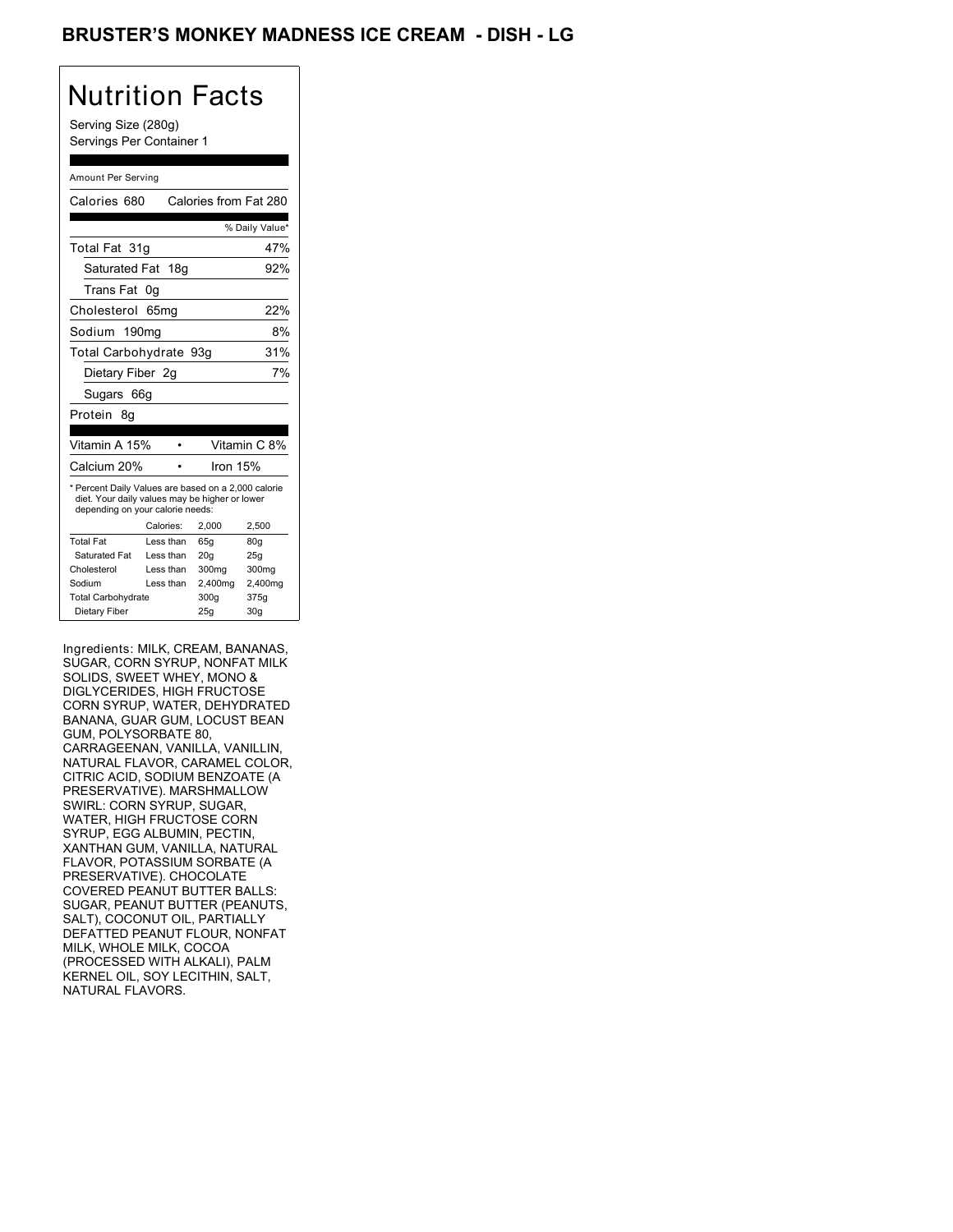### BRUSTER'S MONKEY MADNESS ICE CREAM - SUGAR CONE - SM

# Nutrition Facts

Serving Size (153g) Servings Per Container 1

### Amount Per Serving

| Calories 390           | Calories from Fat 140                               |
|------------------------|-----------------------------------------------------|
|                        | % Daily Value*                                      |
| Total Fat 16g          | 24%                                                 |
| Saturated Fat 9g       | 46%                                                 |
| Trans Fat 0q           |                                                     |
| Cholesterol 30mg       | 11%                                                 |
| Sodium 115mg           | 5%                                                  |
| Total Carbohydrate 58g | 19%                                                 |
| Dietary Fiber <1g      | 3%                                                  |
| Sugars 36g             |                                                     |
| Protein 5q             |                                                     |
| Vitamin A 8%           | Vitamin C 4%                                        |
| Calcium 10%            | Iron 8%                                             |
| diet.                  | * Percent Daily Values are based on a 2,000 calorie |

Ingredients: MILK, CREAM, BANANAS, SUGAR, CORN SYRUP, NONFAT MILK SOLIDS, SWEET WHEY, MONO & DIGLYCERIDES, HIGH FRUCTOSE CORN SYRUP, WATER, DEHYDRATED BANANA, GUAR GUM, LOCUST BEAN GUM, POLYSORBATE 80, CARRAGEENAN, VANILLA, VANILLIN, NATURAL FLAVOR, CARAMEL COLOR, CITRIC ACID, SODIUM BENZOATE (A PRESERVATIVE). MARSHMALLOW SWIRL: CORN SYRUP, SUGAR, WATER, HIGH FRUCTOSE CORN SYRUP, EGG ALBUMIN, PECTIN, XANTHAN GUM, VANILLA, NATURAL FLAVOR, POTASSIUM SORBATE (A PRESERVATIVE). CHOCOLATE COVERED PEANUT BUTTER BALLS: SUGAR, PEANUT BUTTER (PEANUTS, SALT), COCONUT OIL, PARTIALLY DEFATTED PEANUT FLOUR, NONFAT MILK, WHOLE MILK, COCOA (PROCESSED WITH ALKALI), PALM KERNEL OIL, SOY LECITHIN, SALT, NATURAL FLAVORS. SUGAR CONE: ENRICHED WHEAT FLOUR (ENRICHED WITH NIACIN, REDUCED IRON, THIAMIN MONONITRATE, RIBOFLAVIN, FOLIC ACID), TAPIOCA FLOUR, SUGAR, VEGETABLE SHORTENING (SOYBEAN AND/OR CANOLA OIL, MODIFIED PALM OIL, SOY LECITHIN, AND/OR PARTIALLY HYDROGENATED SOYBEAN OIL), OAT FIBER AND/OR VEGETABLE FIBER, SALT, CARAMEL COLOR, ARTIFICIAL FLAVOR, SOY LECITHIN.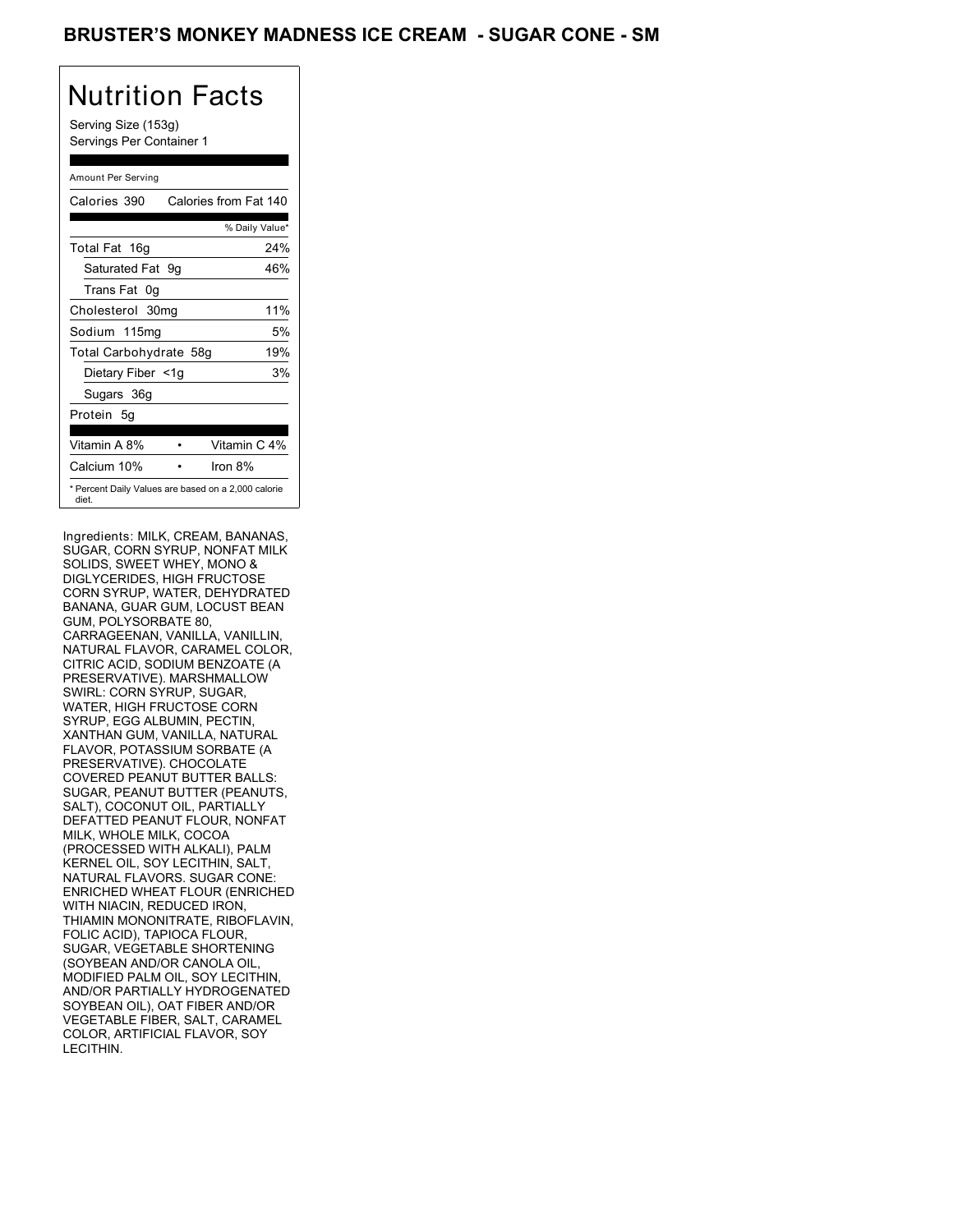### BRUSTER'S MONKEY MADNESS ICE CREAM - SUGAR CONE - REG

# Nutrition Facts

Serving Size (223g) Servings Per Container 1

### Amount Per Serving

| Calories 560                                                 | Calories from Fat 210 |     |
|--------------------------------------------------------------|-----------------------|-----|
|                                                              | % Daily Value*        |     |
| Total Fat 23g                                                |                       | 36% |
| Saturated Fat 14g                                            |                       | 69% |
| Trans Fat 0g                                                 |                       |     |
| Cholesterol 50mg                                             |                       | 16% |
| Sodium 160mg                                                 |                       | 7%  |
| Total Carbohydrate 81g                                       |                       | 27% |
| Dietary Fiber 1g                                             |                       | 5%  |
| Sugars 52g                                                   |                       |     |
| Protein 7q                                                   |                       |     |
| Vitamin A 10%                                                | Vitamin C 6%          |     |
| Calcium 20%                                                  | Iron $10%$            |     |
| * Percent Daily Values are based on a 2,000 calorie<br>diet. |                       |     |

Ingredients: MILK, CREAM, BANANAS, SUGAR, CORN SYRUP, NONFAT MILK SOLIDS, SWEET WHEY, MONO & DIGLYCERIDES, HIGH FRUCTOSE CORN SYRUP, WATER, DEHYDRATED BANANA, GUAR GUM, LOCUST BEAN GUM, POLYSORBATE 80, CARRAGEENAN, VANILLA, VANILLIN, NATURAL FLAVOR, CARAMEL COLOR, CITRIC ACID, SODIUM BENZOATE (A PRESERVATIVE). MARSHMALLOW SWIRL: CORN SYRUP, SUGAR, WATER, HIGH FRUCTOSE CORN SYRUP, EGG ALBUMIN, PECTIN, XANTHAN GUM, VANILLA, NATURAL FLAVOR, POTASSIUM SORBATE (A PRESERVATIVE). CHOCOLATE COVERED PEANUT BUTTER BALLS: SUGAR, PEANUT BUTTER (PEANUTS, SALT), COCONUT OIL, PARTIALLY DEFATTED PEANUT FLOUR, NONFAT MILK, WHOLE MILK, COCOA (PROCESSED WITH ALKALI), PALM KERNEL OIL, SOY LECITHIN, SALT, NATURAL FLAVORS. SUGAR CONE: ENRICHED WHEAT FLOUR (ENRICHED WITH NIACIN, REDUCED IRON, THIAMIN MONONITRATE, RIBOFLAVIN, FOLIC ACID), TAPIOCA FLOUR, SUGAR, VEGETABLE SHORTENING (SOYBEAN AND/OR CANOLA OIL, MODIFIED PALM OIL, SOY LECITHIN, AND/OR PARTIALLY HYDROGENATED SOYBEAN OIL), OAT FIBER AND/OR VEGETABLE FIBER, SALT, CARAMEL COLOR, ARTIFICIAL FLAVOR, SOY LECITHIN.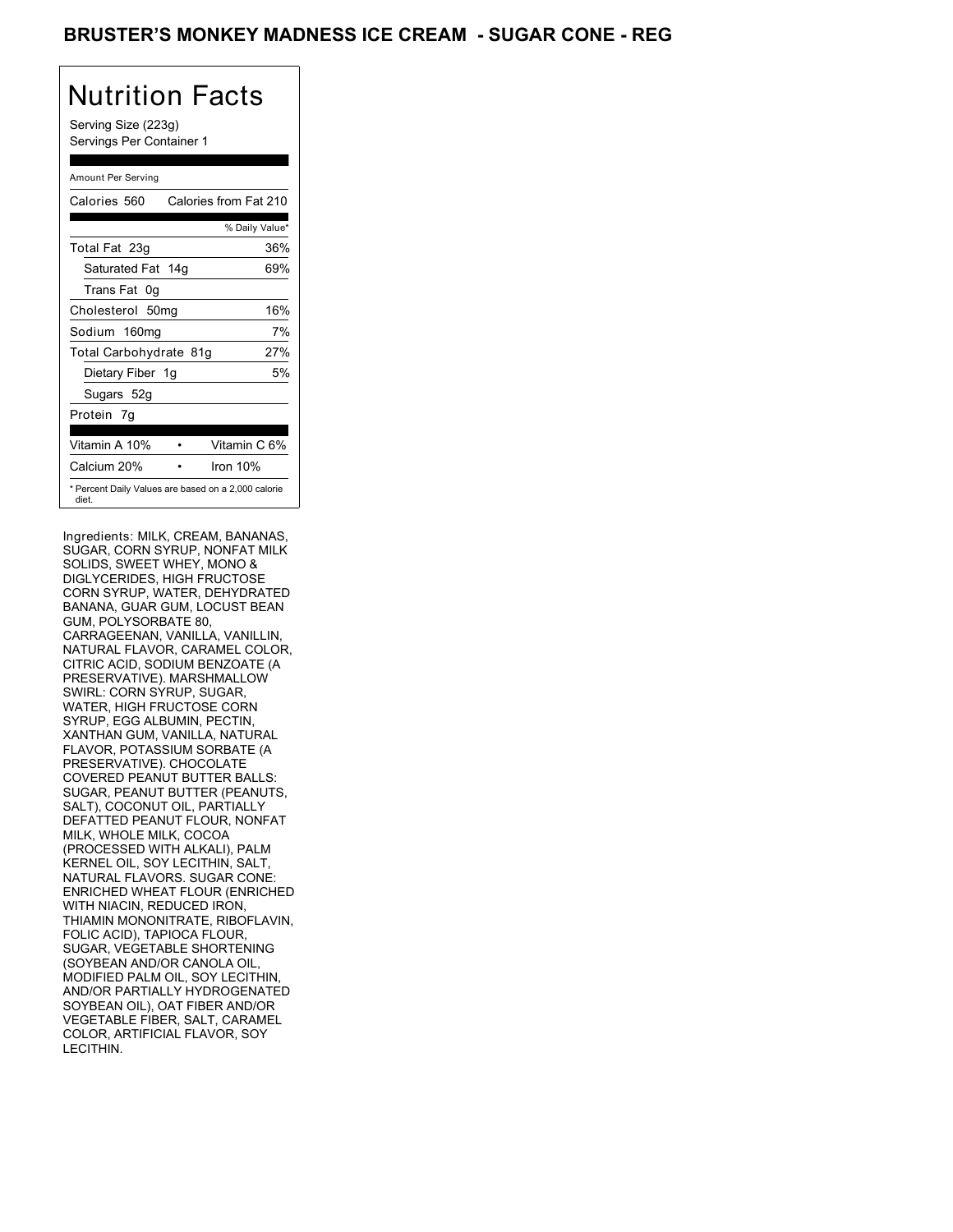## BRUSTER'S MONKEY MADNESS ICE CREAM - SUGAR CONE - LG

# Nutrition Facts

Serving Size (293g) Servings Per Container 1

### Amount Per Serving

| Calories 730                                                 | Calories from Fat 280 |                |
|--------------------------------------------------------------|-----------------------|----------------|
|                                                              |                       | % Daily Value* |
| Total Fat 31g                                                |                       | 48%            |
| Saturated Fat 18g                                            |                       | 92%            |
| Trans Fat 0g                                                 |                       |                |
| Cholesterol 65mg                                             |                       | 22%            |
| Sodium 210mg                                                 |                       | 9%             |
| Total Carbohydrate 105g                                      |                       | 35%            |
| Dietary Fiber 2g                                             |                       | 7%             |
| Sugars 69g                                                   |                       |                |
| Protein 9q                                                   |                       |                |
| Vitamin A 15%                                                |                       | Vitamin C 8%   |
| Calcium 25%                                                  | Iron $15%$            |                |
| * Percent Daily Values are based on a 2,000 calorie<br>diet. |                       |                |

Ingredients: MILK, CREAM, BANANAS, SUGAR, CORN SYRUP, NONFAT MILK SOLIDS, SWEET WHEY, MONO & DIGLYCERIDES, HIGH FRUCTOSE CORN SYRUP, WATER, DEHYDRATED BANANA, GUAR GUM, LOCUST BEAN GUM, POLYSORBATE 80, CARRAGEENAN, VANILLA, VANILLIN, NATURAL FLAVOR, CARAMEL COLOR, CITRIC ACID, SODIUM BENZOATE (A PRESERVATIVE). MARSHMALLOW SWIRL: CORN SYRUP, SUGAR, WATER, HIGH FRUCTOSE CORN SYRUP, EGG ALBUMIN, PECTIN, XANTHAN GUM, VANILLA, NATURAL FLAVOR, POTASSIUM SORBATE (A PRESERVATIVE). CHOCOLATE COVERED PEANUT BUTTER BALLS: SUGAR, PEANUT BUTTER (PEANUTS, SALT), COCONUT OIL, PARTIALLY DEFATTED PEANUT FLOUR, NONFAT MILK, WHOLE MILK, COCOA (PROCESSED WITH ALKALI), PALM KERNEL OIL, SOY LECITHIN, SALT, NATURAL FLAVORS. SUGAR CONE: ENRICHED WHEAT FLOUR (ENRICHED WITH NIACIN, REDUCED IRON, THIAMIN MONONITRATE, RIBOFLAVIN, FOLIC ACID), TAPIOCA FLOUR, SUGAR, VEGETABLE SHORTENING (SOYBEAN AND/OR CANOLA OIL, MODIFIED PALM OIL, SOY LECITHIN, AND/OR PARTIALLY HYDROGENATED SOYBEAN OIL), OAT FIBER AND/OR VEGETABLE FIBER, SALT, CARAMEL COLOR, ARTIFICIAL FLAVOR, SOY LECITHIN.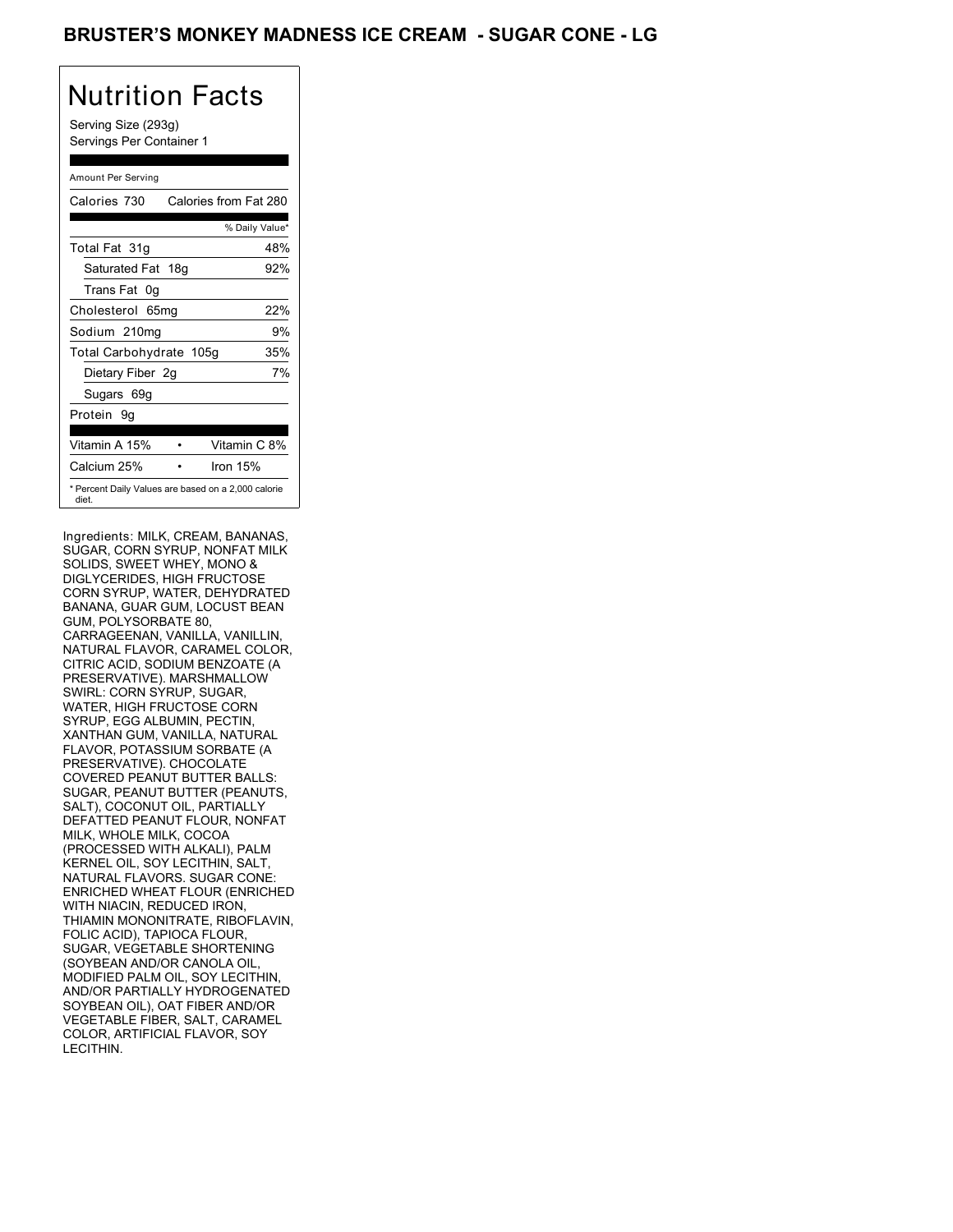### BRUSTER'S MONKEY MADNESS ICE CREAM - CAKE CONE - SM

## Nutrition Facts

Serving Size (146g) Servings Per Container 1

### Amount Per Serving

| Calories 360           | Calories from Fat 140                               |
|------------------------|-----------------------------------------------------|
|                        | % Daily Value*                                      |
| Total Fat 16g          | 24%                                                 |
| Saturated Fat 9g       | 46%                                                 |
| Trans Fat 0q           |                                                     |
| Cholesterol 30mg       | 11%                                                 |
| Sodium 105mg           | 4%                                                  |
| Total Carbohydrate 51g | 17%                                                 |
| Dietary Fiber <1g      | 3%                                                  |
| Sugars 33g             |                                                     |
| Protein 5q             |                                                     |
| Vitamin A 8%           | Vitamin C 4%                                        |
| Calcium 10%            | Iron 8%                                             |
| diet.                  | * Percent Daily Values are based on a 2,000 calorie |

Ingredients: MILK, CREAM, BANANAS, SUGAR, CORN SYRUP, NONFAT MILK SOLIDS, SWEET WHEY, MONO & DIGLYCERIDES, HIGH FRUCTOSE CORN SYRUP, WATER, DEHYDRATED BANANA, GUAR GUM, LOCUST BEAN GUM, POLYSORBATE 80, CARRAGEENAN, VANILLA, VANILLIN, NATURAL FLAVOR, CARAMEL COLOR, CITRIC ACID, SODIUM BENZOATE (A PRESERVATIVE). MARSHMALLOW SWIRL: CORN SYRUP, SUGAR, WATER, HIGH FRUCTOSE CORN SYRUP, EGG ALBUMIN, PECTIN, XANTHAN GUM, VANILLA, NATURAL FLAVOR, POTASSIUM SORBATE (A PRESERVATIVE). CHOCOLATE COVERED PEANUT BUTTER BALLS: SUGAR, PEANUT BUTTER (PEANUTS, SALT), COCONUT OIL, PARTIALLY DEFATTED PEANUT FLOUR, NONFAT MILK, WHOLE MILK, COCOA (PROCESSED WITH ALKALI), PALM KERNEL OIL, SOY LECITHIN, SALT, NATURAL FLAVORS. CAKE CONE: ENRICHED WHEAT FLOUR (ENRICHED WITH NIACIN, REDUCED IRON, THIAMIN MONONITRATE, RIBOFLAVIN, FOLIC ACID), TAPIOCA FLOUR, SUGAR, VEGETABLE OIL SHORTENING (SOYBEAN AND/OR CANOLA OIL, MODIFIED PALM OIL, SOY LECITHIN, AND/OR PARTIALLY HYDROGENATED SOYBEAN OIL), LEAVENING (SODIUM BICARBONATE, AMMONIUM BICARBONATE), SALT, NATURAL FLAVOR, ANNATTO (VEGETABLE COLOR).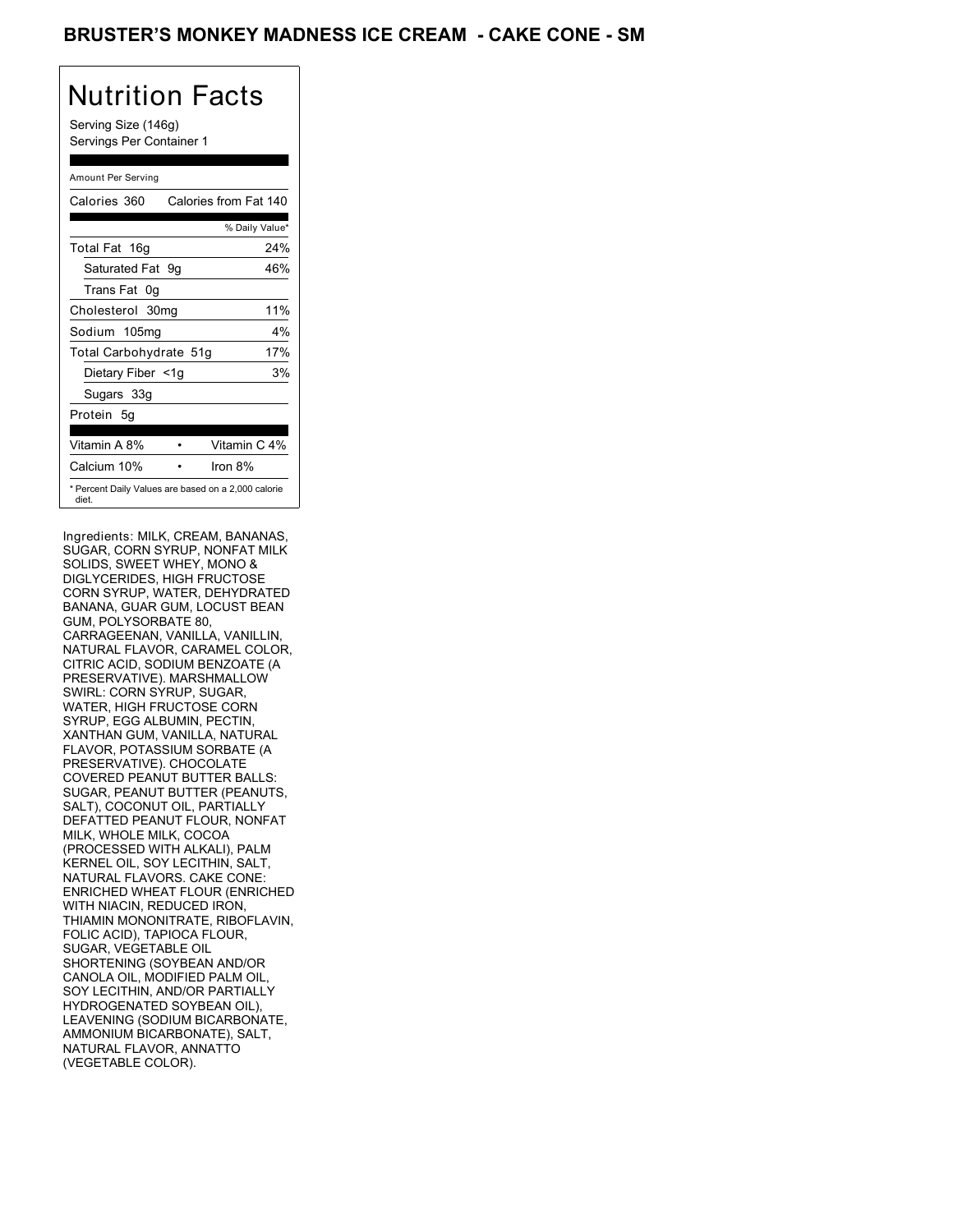### BRUSTER'S MONKEY MADNESS ICE CREAM **- CAKE CONE - REG**

# Nutrition Facts

Serving Size (216g) Servings Per Container 1

#### Amount Per Serving

| Calories 530           | Calories from Fat 210                               |
|------------------------|-----------------------------------------------------|
|                        | % Daily Value*                                      |
| Total Fat 23g          | 36%                                                 |
| Saturated Fat 14g      | 69%                                                 |
| Trans Fat 0g           |                                                     |
| Cholesterol 50mg       | 16%                                                 |
| Sodium 150mg           | 6%                                                  |
| Total Carbohydrate 74g | 25%                                                 |
| Dietary Fiber 1g       | 5%                                                  |
| Sugars 49g             |                                                     |
| Protein 7q             |                                                     |
| Vitamin A 10%          | Vitamin C 6%                                        |
| Calcium 15%            | Iron $10%$                                          |
| diet.                  | * Percent Daily Values are based on a 2,000 calorie |

Ingredients: MILK, CREAM, BANANAS, SUGAR, CORN SYRUP, NONFAT MILK SOLIDS, SWEET WHEY, MONO & DIGLYCERIDES, HIGH FRUCTOSE CORN SYRUP, WATER, DEHYDRATED BANANA, GUAR GUM, LOCUST BEAN GUM, POLYSORBATE 80, CARRAGEENAN, VANILLA, VANILLIN, NATURAL FLAVOR, CARAMEL COLOR, CITRIC ACID, SODIUM BENZOATE (A PRESERVATIVE). MARSHMALLOW SWIRL: CORN SYRUP, SUGAR, WATER, HIGH FRUCTOSE CORN SYRUP, EGG ALBUMIN, PECTIN, XANTHAN GUM, VANILLA, NATURAL FLAVOR, POTASSIUM SORBATE (A PRESERVATIVE). CHOCOLATE COVERED PEANUT BUTTER BALLS: SUGAR, PEANUT BUTTER (PEANUTS, SALT), COCONUT OIL, PARTIALLY DEFATTED PEANUT FLOUR, NONFAT MILK, WHOLE MILK, COCOA (PROCESSED WITH ALKALI), PALM KERNEL OIL, SOY LECITHIN, SALT, NATURAL FLAVORS. CAKE CONE: ENRICHED WHEAT FLOUR (ENRICHED WITH NIACIN, REDUCED IRON, THIAMIN MONONITRATE, RIBOFLAVIN, FOLIC ACID), TAPIOCA FLOUR, SUGAR, VEGETABLE OIL SHORTENING (SOYBEAN AND/OR CANOLA OIL, MODIFIED PALM OIL, SOY LECITHIN, AND/OR PARTIALLY HYDROGENATED SOYBEAN OIL), LEAVENING (SODIUM BICARBONATE, AMMONIUM BICARBONATE), SALT, NATURAL FLAVOR, ANNATTO (VEGETABLE COLOR).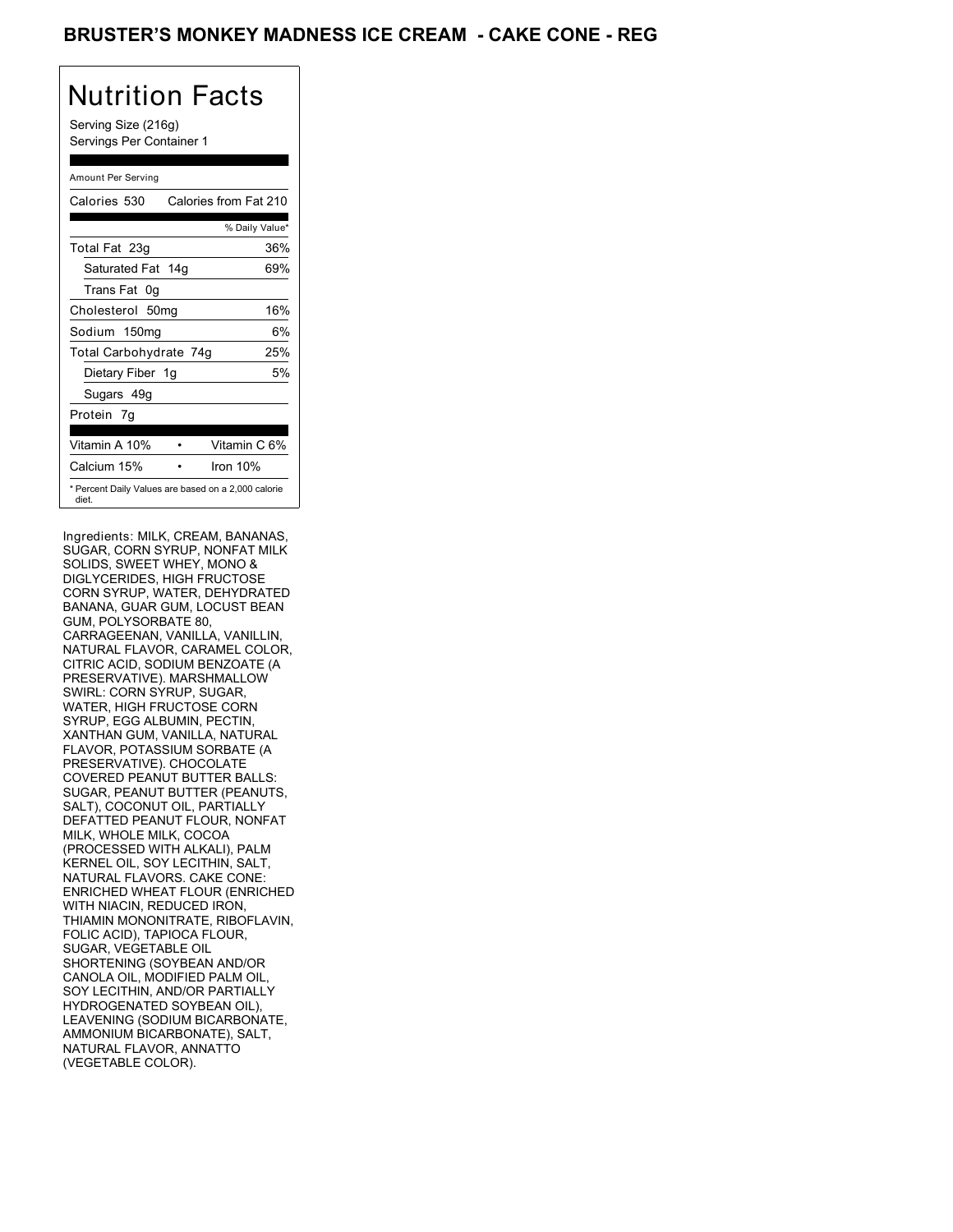## BRUSTER'S MONKEY MADNESS ICE CREAM **- CAKE CONE - LG**

## Nutrition Facts

Serving Size (286g) Servings Per Container 1

### Amount Per Serving

| Calories 700           | Calories from Fat 280                               |
|------------------------|-----------------------------------------------------|
|                        | % Daily Value*                                      |
| Total Fat 31g          | 48%                                                 |
| Saturated Fat 18g      | 92%                                                 |
| Trans Fat 0q           |                                                     |
| Cholesterol 65mg       | 22%                                                 |
| Sodium 200mg           | 8%                                                  |
| Total Carbohydrate 98g | 33%                                                 |
| Dietary Fiber 2g       | 7%                                                  |
| Sugars 66g             |                                                     |
| Protein 9q             |                                                     |
|                        |                                                     |
| Vitamin A 15%          | Vitamin C 8%                                        |
| Calcium 20%            | Iron $15%$                                          |
| diet.                  | * Percent Daily Values are based on a 2,000 calorie |

Ingredients: MILK, CREAM, BANANAS, SUGAR, CORN SYRUP, NONFAT MILK SOLIDS, SWEET WHEY, MONO & DIGLYCERIDES, HIGH FRUCTOSE CORN SYRUP, WATER, DEHYDRATED BANANA, GUAR GUM, LOCUST BEAN GUM, POLYSORBATE 80, CARRAGEENAN, VANILLA, VANILLIN, NATURAL FLAVOR, CARAMEL COLOR, CITRIC ACID, SODIUM BENZOATE (A PRESERVATIVE). MARSHMALLOW SWIRL: CORN SYRUP, SUGAR, WATER, HIGH FRUCTOSE CORN SYRUP, EGG ALBUMIN, PECTIN, XANTHAN GUM, VANILLA, NATURAL FLAVOR, POTASSIUM SORBATE (A PRESERVATIVE). CHOCOLATE COVERED PEANUT BUTTER BALLS: SUGAR, PEANUT BUTTER (PEANUTS, SALT), COCONUT OIL, PARTIALLY DEFATTED PEANUT FLOUR, NONFAT MILK, WHOLE MILK, COCOA (PROCESSED WITH ALKALI), PALM KERNEL OIL, SOY LECITHIN, SALT, NATURAL FLAVORS. CAKE CONE: ENRICHED WHEAT FLOUR (ENRICHED WITH NIACIN, REDUCED IRON, THIAMIN MONONITRATE, RIBOFLAVIN, FOLIC ACID), TAPIOCA FLOUR, SUGAR, VEGETABLE OIL SHORTENING (SOYBEAN AND/OR CANOLA OIL, MODIFIED PALM OIL, SOY LECITHIN, AND/OR PARTIALLY HYDROGENATED SOYBEAN OIL), LEAVENING (SODIUM BICARBONATE, AMMONIUM BICARBONATE), SALT, NATURAL FLAVOR, ANNATTO (VEGETABLE COLOR).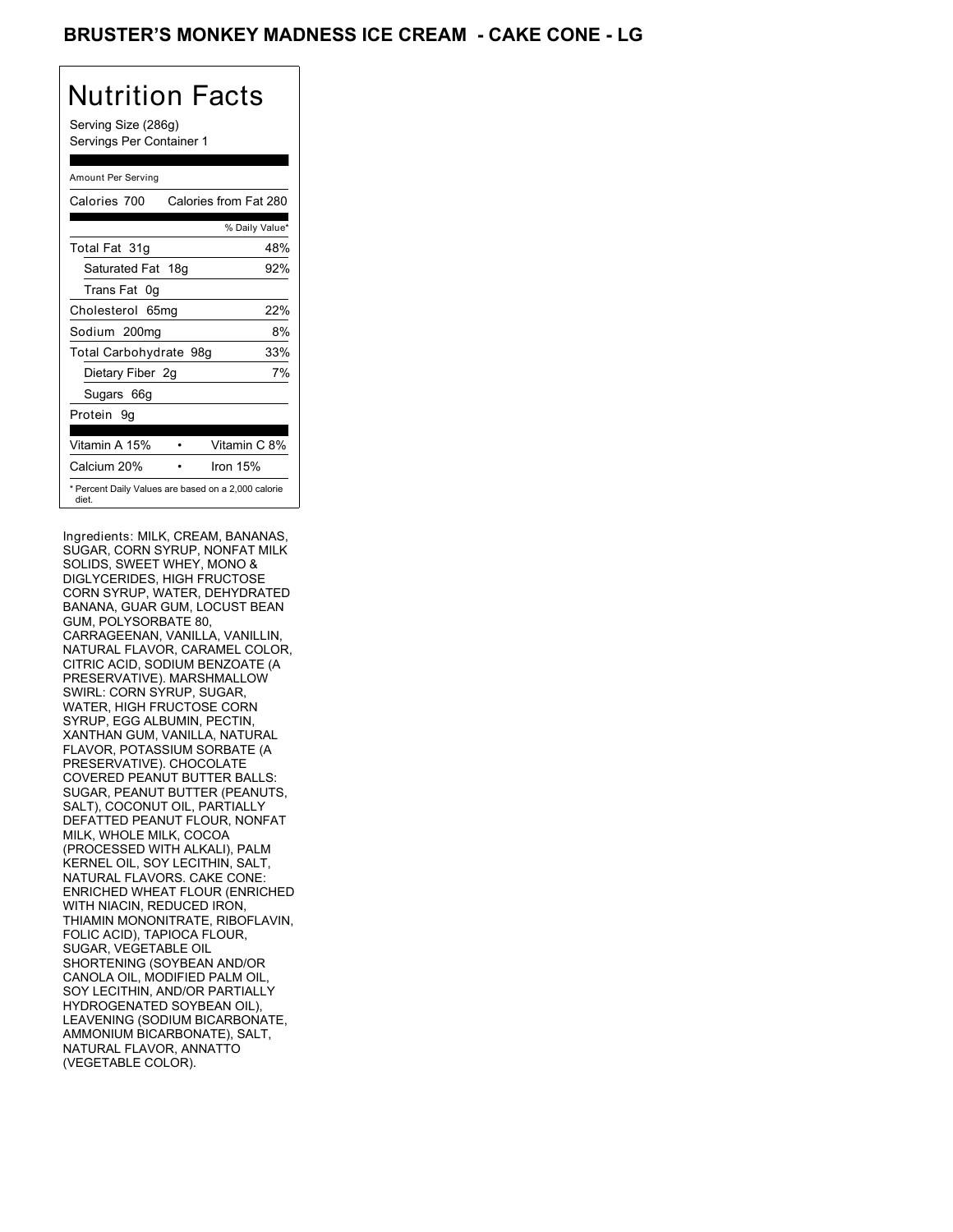### BRUSTER'S MONKEY MADNESS ICE CREAM - WAFFLE CONE - SM

## Nutrition Facts

Serving Size (170g) Servings Per Container 1

### Amount Per Serving

| Calories 470                                                 |  | Calories from Fat 170 |
|--------------------------------------------------------------|--|-----------------------|
|                                                              |  | % Daily Value*        |
| Total Fat 19g                                                |  | 29%                   |
| Saturated Fat 10g                                            |  | 50%                   |
| Trans Fat 0g                                                 |  |                       |
| Cholesterol 40mg                                             |  | 13%                   |
| Sodium 95mg                                                  |  | 4%                    |
| Total Carbohydrate 69g                                       |  | 23%                   |
| Dietary Fiber <1g                                            |  | 3%                    |
| Sugars 43g                                                   |  |                       |
| Protein 6q                                                   |  |                       |
| Vitamin A 8%                                                 |  | Vitamin C 4%          |
| Calcium 10%                                                  |  | Iron $10%$            |
| * Percent Daily Values are based on a 2,000 calorie<br>diet. |  |                       |

Ingredients: MILK, CREAM, BANANAS, SUGAR, CORN SYRUP, NONFAT MILK SOLIDS, SWEET WHEY, MONO & DIGLYCERIDES, HIGH FRUCTOSE CORN SYRUP, WATER, DEHYDRATED BANANA, GUAR GUM, LOCUST BEAN GUM, POLYSORBATE 80, CARRAGEENAN, VANILLA, VANILLIN, NATURAL FLAVOR, CARAMEL COLOR, CITRIC ACID, SODIUM BENZOATE (A PRESERVATIVE). MARSHMALLOW SWIRL: CORN SYRUP, SUGAR, WATER, HIGH FRUCTOSE CORN SYRUP, EGG ALBUMIN, PECTIN, XANTHAN GUM, VANILLA, NATURAL FLAVOR, POTASSIUM SORBATE (A PRESERVATIVE). CHOCOLATE COVERED PEANUT BUTTER BALLS: SUGAR, PEANUT BUTTER (PEANUTS, SALT), COCONUT OIL, PARTIALLY DEFATTED PEANUT FLOUR, NONFAT MILK, WHOLE MILK, COCOA (PROCESSED WITH ALKALI), PALM KERNEL OIL, SOY LECITHIN, SALT, NATURAL FLAVORS. WAFFLE CONE: ENRICHED BLEACHED WHEAT FLOUR (ENRICHED WITH NIACIN, REDUCED IRON, THIAMIN MONONITRATE, RIBOFLAVIN, FOLIC ACID), SUGAR, VEGETABLE SHORTENING (PARTIALLY HYDROGENATED SOYBEAN AND COTTONSEED OILS), WHOLE EGG, ARTIFICIAL FLAVOR (INCLUDING MALTODEXTRIN, MODIFIED CORNSTARCH, BUTTER, BUTTERMILK), DEXTROSE, SOY LECITHIN, ARTIFICIAL VANILLA FLAVOR.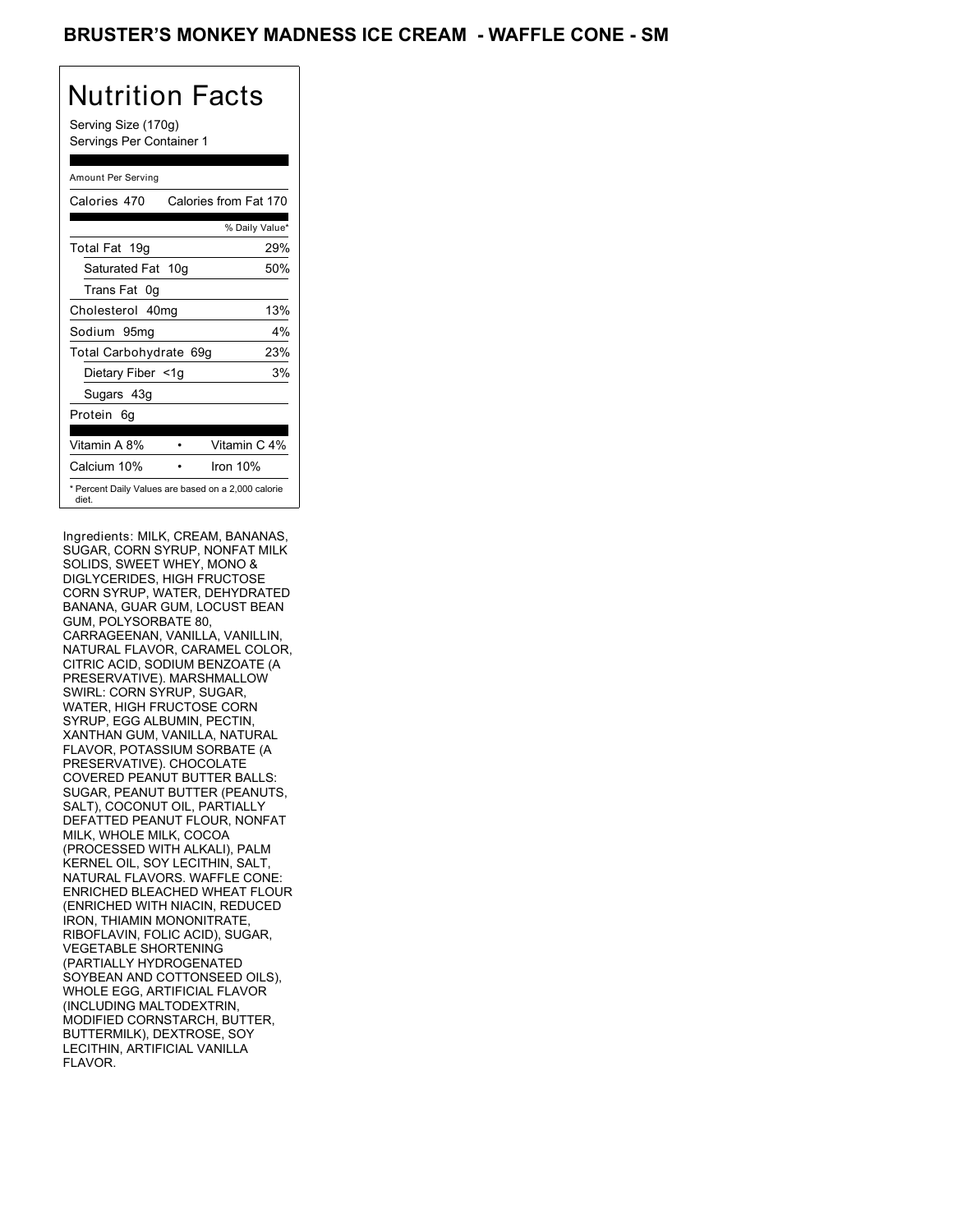### BRUSTER'S MONKEY MADNESS ICE CREAM - WAFFLE CONE - REG

## Nutrition Facts

Serving Size (240g) Servings Per Container 1

### Amount Per Serving

| Calories 640           | Calories from Fat 240                               |
|------------------------|-----------------------------------------------------|
|                        | % Daily Value*                                      |
| Total Fat 26g          | 40%                                                 |
| Saturated Fat 15g      | 73%                                                 |
| Trans Fat 0q           |                                                     |
| Cholesterol 55mg       | 19%                                                 |
| Sodium 140mg           | 6%                                                  |
| Total Carbohydrate 92g | 31%                                                 |
| Dietary Fiber 1g       | 5%                                                  |
| Sugars 60g             |                                                     |
| Protein 8q             |                                                     |
| Vitamin A 10%          | Vitamin C 6%                                        |
| Calcium 15%            | Iron $15%$                                          |
| diet.                  | * Percent Daily Values are based on a 2,000 calorie |

Ingredients: MILK, CREAM, BANANAS, SUGAR, CORN SYRUP, NONFAT MILK SOLIDS, SWEET WHEY, MONO & DIGLYCERIDES, HIGH FRUCTOSE CORN SYRUP, WATER, DEHYDRATED BANANA, GUAR GUM, LOCUST BEAN GUM, POLYSORBATE 80, CARRAGEENAN, VANILLA, VANILLIN, NATURAL FLAVOR, CARAMEL COLOR, CITRIC ACID, SODIUM BENZOATE (A PRESERVATIVE). MARSHMALLOW SWIRL: CORN SYRUP, SUGAR, WATER, HIGH FRUCTOSE CORN SYRUP, EGG ALBUMIN, PECTIN, XANTHAN GUM, VANILLA, NATURAL FLAVOR, POTASSIUM SORBATE (A PRESERVATIVE). CHOCOLATE COVERED PEANUT BUTTER BALLS: SUGAR, PEANUT BUTTER (PEANUTS, SALT), COCONUT OIL, PARTIALLY DEFATTED PEANUT FLOUR, NONFAT MILK, WHOLE MILK, COCOA (PROCESSED WITH ALKALI), PALM KERNEL OIL, SOY LECITHIN, SALT, NATURAL FLAVORS. WAFFLE CONE: ENRICHED BLEACHED WHEAT FLOUR (ENRICHED WITH NIACIN, REDUCED IRON, THIAMIN MONONITRATE, RIBOFLAVIN, FOLIC ACID), SUGAR, VEGETABLE SHORTENING (PARTIALLY HYDROGENATED SOYBEAN AND COTTONSEED OILS), WHOLE EGG, ARTIFICIAL FLAVOR (INCLUDING MALTODEXTRIN, MODIFIED CORNSTARCH, BUTTER, BUTTERMILK), DEXTROSE, SOY LECITHIN, ARTIFICIAL VANILLA FLAVOR.